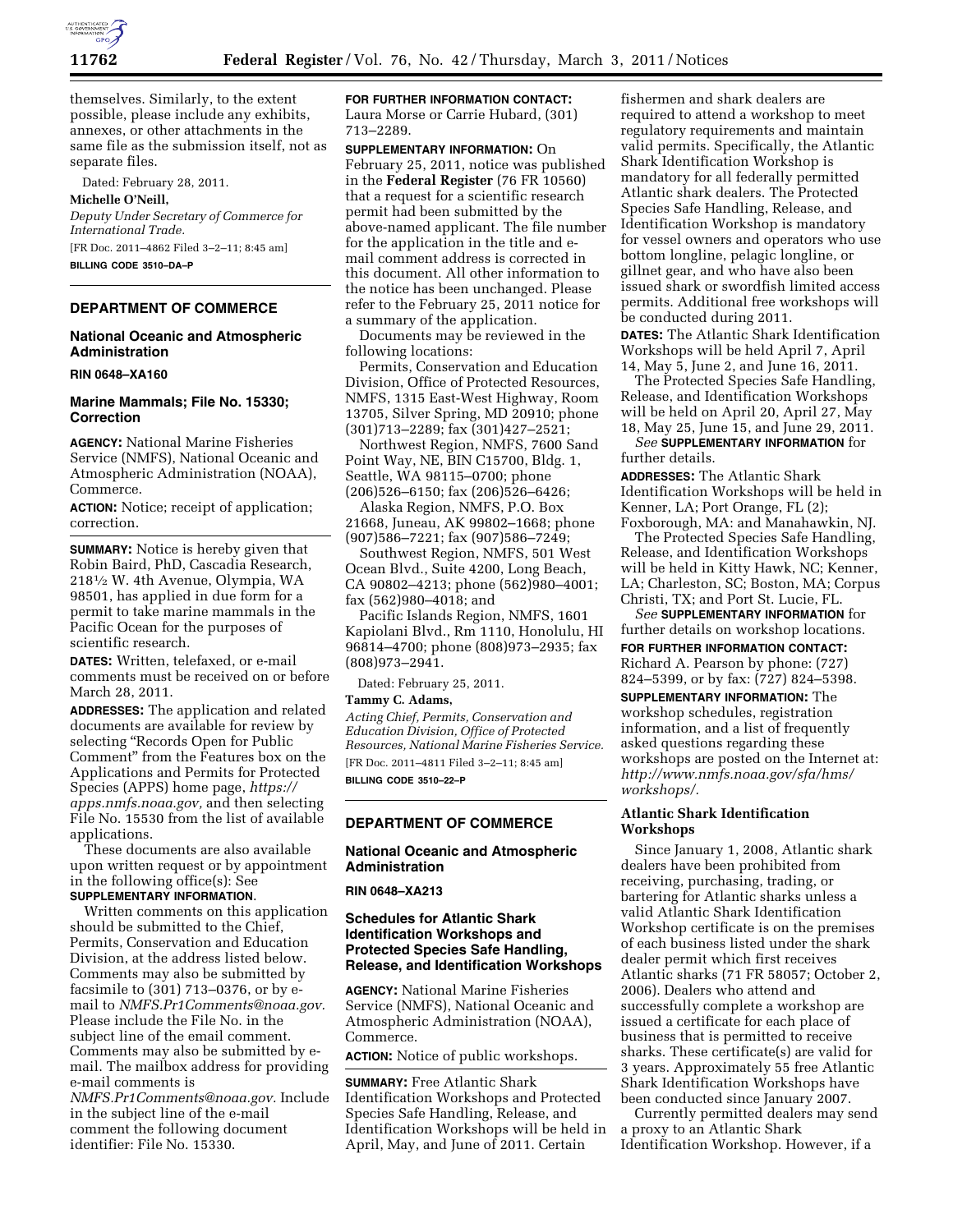dealer opts to send a proxy, the dealer must designate a proxy for each place of business covered by the dealer's permit which first receives Atlantic sharks. Only one certificate will be issued to each proxy. A proxy must be a person who is currently employed by a place of business covered by the dealer's permit; is a primary participant in the identification, weighing, and/or first receipt of fish as they are offloaded from a vessel; and who fills out dealer reports. Atlantic shark dealers are prohibited from renewing a Federal shark dealer permit unless a valid Atlantic Shark Identification Workshop certificate for each business location which first receives Atlantic sharks has been submitted with the permit renewal application. Additionally, trucks or other conveyances which are extensions of a dealer's place of business must possess a copy of a valid dealer or proxy Atlantic Shark Identification Workshop certificate.

### *Workshop Dates, Times, and Locations*

1. April 7, 2011, 12 p.m.–4 p.m., La Quinta Inn, 2610 Williams Boulevard, Kenner, LA 70062.

2. April 14, 2011, 12 p.m.–4 p.m., La Quinta Inn, 1791 Dunlawton Avenue, Port Orange, FL 32127.

3. May 5, 2011, 12 p.m.–4 p.m., Comfort Inn, 4 Fisher Street,

Foxborough, MA 02035.

4. June 2, 2011, 12 p.m.–4 p.m., Holiday Inn, 151 Route 72 East, Manahawkin, NJ 08050.

5. June 16, 2011, 12 p.m.–4 p.m., La Quinta Inn, 1791 Dunlawton Avenue, Port Orange, FL 32127.

### *Registration*

To register for a scheduled Atlantic Shark Identification Workshop, please contact Eric Sander at *[esander@peoplepc.com](mailto:esander@peoplepc.com)* or at (386) 852– 8588.

#### *Registration Materials*

To ensure that workshop certificates are linked to the correct permits, participants will need to bring specific items to the workshop:

• Atlantic shark dealer permit holders must bring proof that the attendee is an owner or agent of the business (such as articles of incorporation), a copy of the applicable permit, and proof of identification.

• Atlantic shark dealer proxies must bring documentation from the permitted dealer acknowledging that the proxy is attending the workshop on behalf of the permitted Atlantic shark dealer for a specific business location, a copy of the appropriate valid permit, and proof of identification.

### *Workshop Objectives*

The Atlantic Shark Identification Workshops are designed to reduce the number of unknown and improperly identified sharks reported in the dealer reporting form and increase the accuracy of species-specific dealerreported information. Reducing the number of unknown and improperly identified sharks will improve quota monitoring and the data used in stock assessments. These workshops will train shark dealer permit holders or their proxies to properly identify Atlantic shark carcasses.

## **Protected Species Safe Handling, Release, and Identification Workshops**

Since January 1, 2007, shark limitedaccess and swordfish limited-access permit holders who fish with longline or gillnet gear have been required to submit a copy of their Protected Species Safe Handling, Release, and Identification Workshop certificate in order to renew either permit (71 FR 58057; October 2, 2006). These certificate(s) are valid for 3 years. As such, vessel owners who have not already attended a workshop and received a NMFS certificate, or vessel owners whose certificate(s) will expire prior to the next permit renewal, must attend a workshop to fish with, or renew, their swordfish and shark limited-access permits. Additionally, new shark and swordfish limited-access permit applicants who intend to fish with longline or gillnet gear must attend a Protected Species Safe Handling, Release, and Identification Workshop and submit a copy of their workshop certificate before either of the permits will be issued. Approximately 106 free Protected Species Safe Handling, Release, and Identification Workshops have been conducted since 2006.

In addition to certifying vessel owners, at least one operator on board vessels issued a limited-access swordfish or shark permit that uses longline or gillnet gear is required to attend a Protected Species Safe Handling, Release, and Identification Workshop and receive a certificate. Vessels that have been issued a limitedaccess swordfish or shark permit and that use longline or gillnet gear may not fish unless both the vessel owner and operator have valid workshop certificates onboard at all times. The certificate(s) are valid for 3 years. As such, vessel operators who have not already attended a workshop and received a NMFS certificate, or vessel operators whose certificate(s) will expire prior to their next fishing trip, must attend a workshop to operate a

vessel with swordfish and shark limited-access permits that uses with longline or gillnet gear.

### *Workshop Dates, Times, and Locations*

1. April 20, 2011, 9 a.m.–5 p.m., Hilton Garden Inn, 5353 North Virginia Dare Trail, Kitty Hawk, NC 27949.

2. April 27, 2011, 9 a.m.–5 p.m., Hilton Hotel, 901 Airline Drive, Kenner,

- LA 70062.
- 3. May 18, 2011, 9 a.m.–5 p.m., Town and Country Inn, 2008 Savannah
- Highway, Charleston, SC 29407.
- 4. May 25, 2011, 9 a.m.–5 p.m., Hilton Hotel, 1 Hotel Drive, Boston, MA 02128.
- 5. June 15, 2011, 9 a.m.–5 p.m., Holiday Inn, 5549 Leopard Street,

Corpus Christi, TX 78408.

6. June 29, 2011, 9 a.m.–5 p.m., Holiday Inn, 10120 South Federal Highway, Port St. Lucie, FL 34952.

#### *Registration*

To register for a scheduled Protected Species Safe Handling, Release, and Identification Workshop, please contact Angler Conservation Education at (386) 682–0158.

#### *Registration Materials*

To ensure that workshop certificates are linked to the correct permits, participants will need to bring specific items with them to the workshop:

• Individual vessel owners must bring a copy of the appropriate swordfish and/or shark permit(s), a copy of the vessel registration or documentation, and proof of identification.

• Representatives of a business owned or co-owned vessel must bring proof that the individual is an agent of the business (such as articles of incorporation), a copy of the applicable swordfish and/or shark permit(s), and proof of identification.

• Vessel operators must bring proof of identification.

### *Workshop Objectives*

The Protected Species Safe Handling, Release, and Identification Workshops are designed to teach longline and gillnet fishermen the required techniques for the safe handling and release of entangled and/or hooked protected species, such as sea turtles, marine mammals, and smalltooth sawfish. In an effort to improve reporting, the proper identification of protected species will also be taught at these workshops. Additionally, individuals attending these workshops will gain a better understanding of the requirements for participating in these fisheries. The overall goal of these workshops is to provide participants